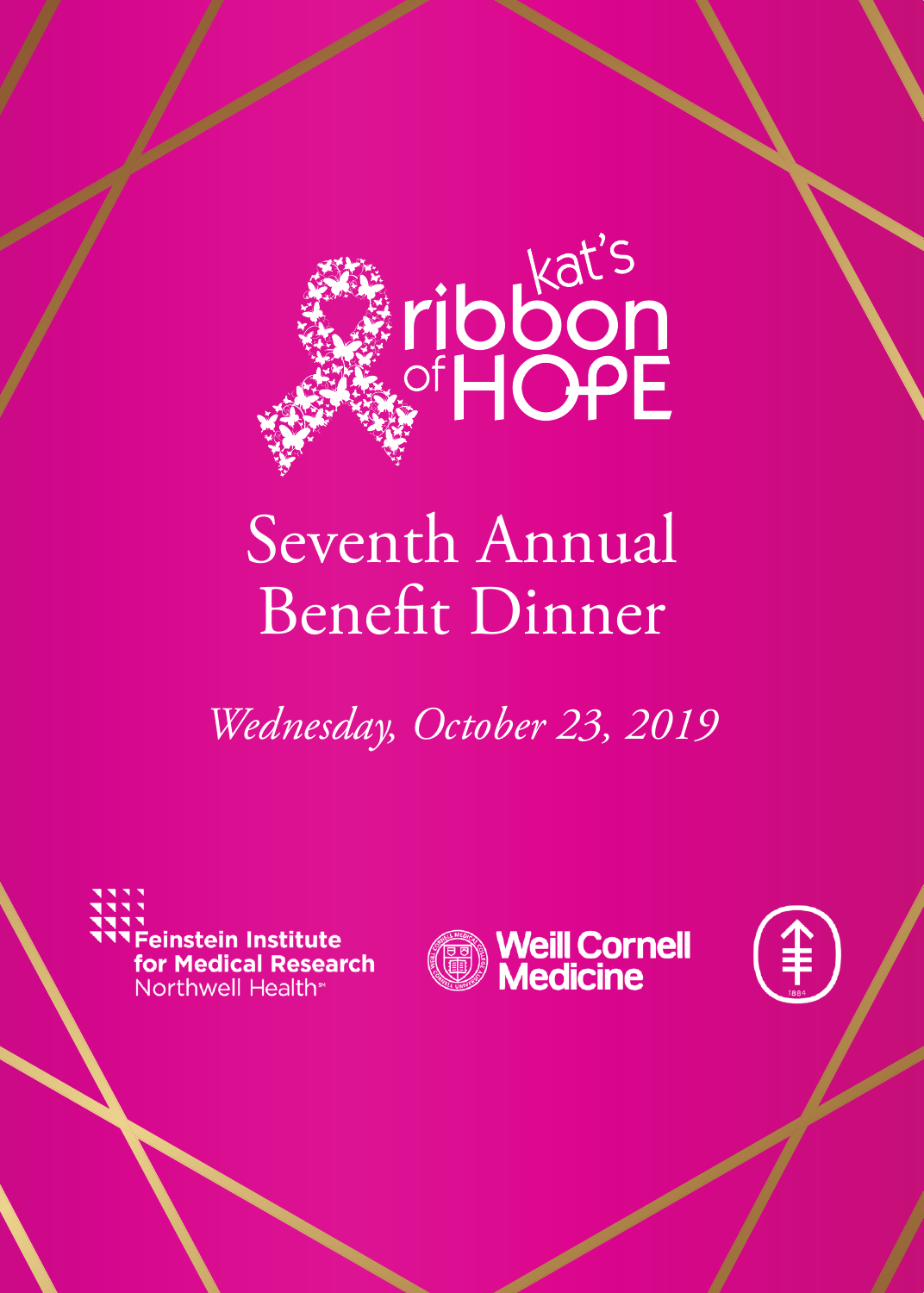## **Underwriting Sponsorship Opportunities**

| Premium seating for table of 10<br>• Verbal recognition from stage<br>Prominent recognition on<br>screen presentation          | • Prime placement of name<br>and/or logo on print materials<br>(program, journal, press materials)<br>• Recognition on website<br>• Pink Page Ad |
|--------------------------------------------------------------------------------------------------------------------------------|--------------------------------------------------------------------------------------------------------------------------------------------------|
|                                                                                                                                |                                                                                                                                                  |
| Premium seating for table of 8<br>• Verbal recognition from stage<br>Prominent recognition on<br>screen presentation           | • Prime placement of name<br>and/or logo on print materials<br>(program, journal, press materials)<br>Recognition on website<br>• Pink Page Ad   |
|                                                                                                                                |                                                                                                                                                  |
| • Premium seating for table of 6<br>Placement of name and/or logo on<br>print materials (program, journal,<br>press materials) | • Recognition on website<br>• Pink Page Ad                                                                                                       |
|                                                                                                                                |                                                                                                                                                  |
| • Priority seating for 4<br>Placement of name and/or logo at<br>Cocktail reception, on program,<br>journal and press materials | • Recognition on website<br>• Pink Page Ad                                                                                                       |
|                                                                                                                                |                                                                                                                                                  |
| Priority seating for 4<br>Placement of name and/or logo on website<br>White Page Ad                                            |                                                                                                                                                  |

## **Journal Subscriptions**

| □ Outside Back Cover  \$3,500 □ Pink Page  \$1,000   |  |
|------------------------------------------------------|--|
| □ Inside Back Cover  \$3,000 □ Full White Page \$500 |  |
| □ Inside Front Cover  \$3,000 □ Half Page  \$300     |  |

Please submit all copy for journal ads by October 10, 2019 to: melina@katsribbonofhope.com or Kat's Ribbon of Hope • P.O. Box 268 • Greenvale, NY 11548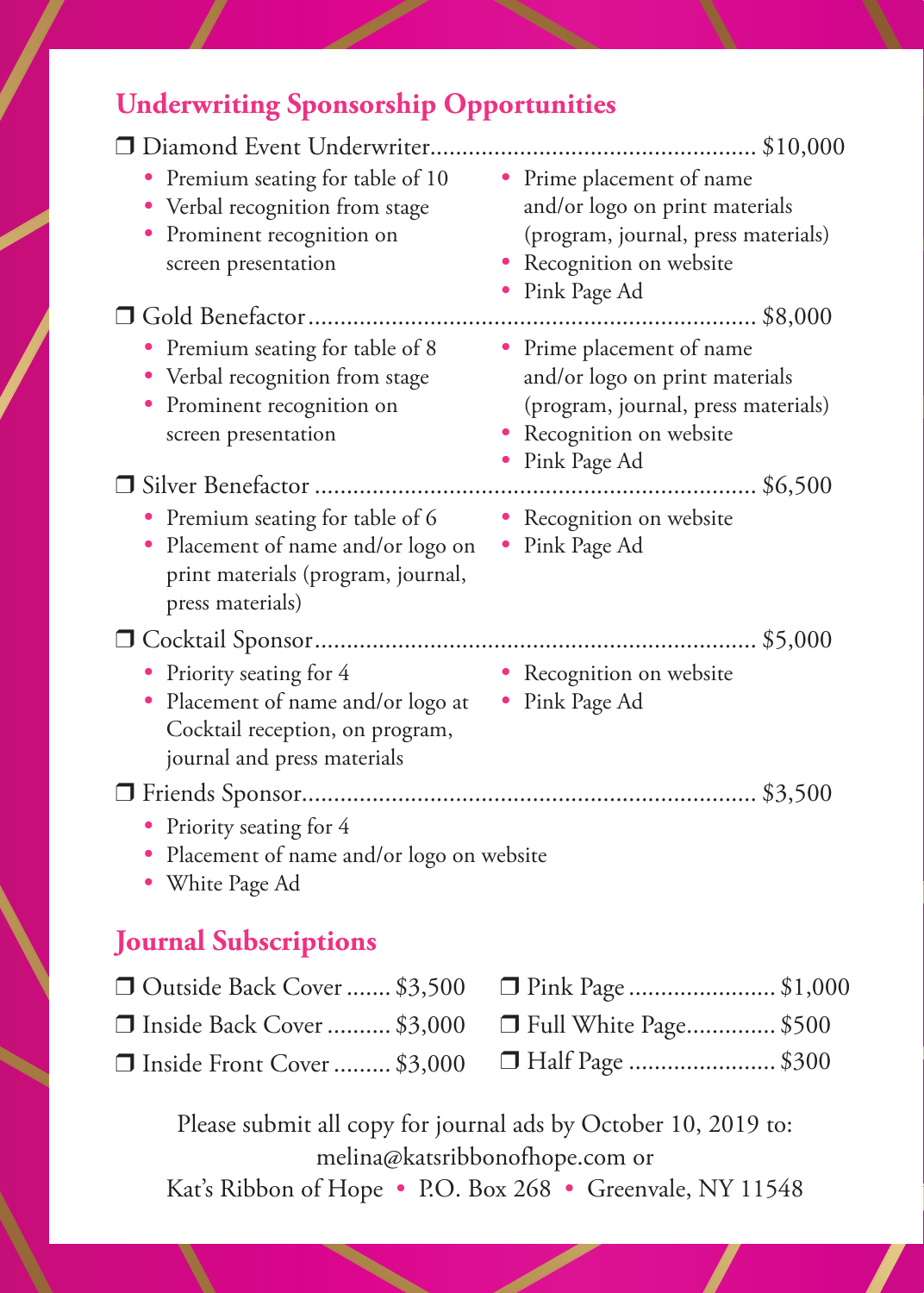## **Registration and Payment Information**

**Please help us by registering and paying at katsribbonofhope.com. Sponsorships and journal ads can also be purchased on the website. Important: Online registration is required regardless of payment method.** Only if you choose to pay by check, please complete the following and return in the enclosed return envelope. Make checks payable to: Kat's Ribbon of Hope.

| <b>NAME</b>                                                                                                                  |                      |          |  |  |  |
|------------------------------------------------------------------------------------------------------------------------------|----------------------|----------|--|--|--|
| <b>ADDRESS</b>                                                                                                               |                      |          |  |  |  |
| CITY                                                                                                                         | <b>STATE</b>         | $Z_{IP}$ |  |  |  |
| <b>PHONE</b>                                                                                                                 | <b>EMAIL ADDRESS</b> |          |  |  |  |
| I am pleased to attend                                                                                                       |                      |          |  |  |  |
|                                                                                                                              |                      |          |  |  |  |
| □ I cannot attend but would like to make a donation of \$<br>$\mathcal{S}$<br>$\Box$ Additional sponsorships & subscriptions |                      |          |  |  |  |
| Enclosed, please find my <b>TOTAL</b> check for   \$<br>Made payable to Kat's Ribbon of Hope                                 |                      |          |  |  |  |
| At the dinner, I would like to be seated with:                                                                               |                      |          |  |  |  |
|                                                                                                                              |                      |          |  |  |  |
|                                                                                                                              |                      |          |  |  |  |
| For additional information please call: 201.575.3550<br>or email: Melina@katsribbonofhope.com                                |                      |          |  |  |  |
| Please respond by October 5, 2019                                                                                            |                      |          |  |  |  |